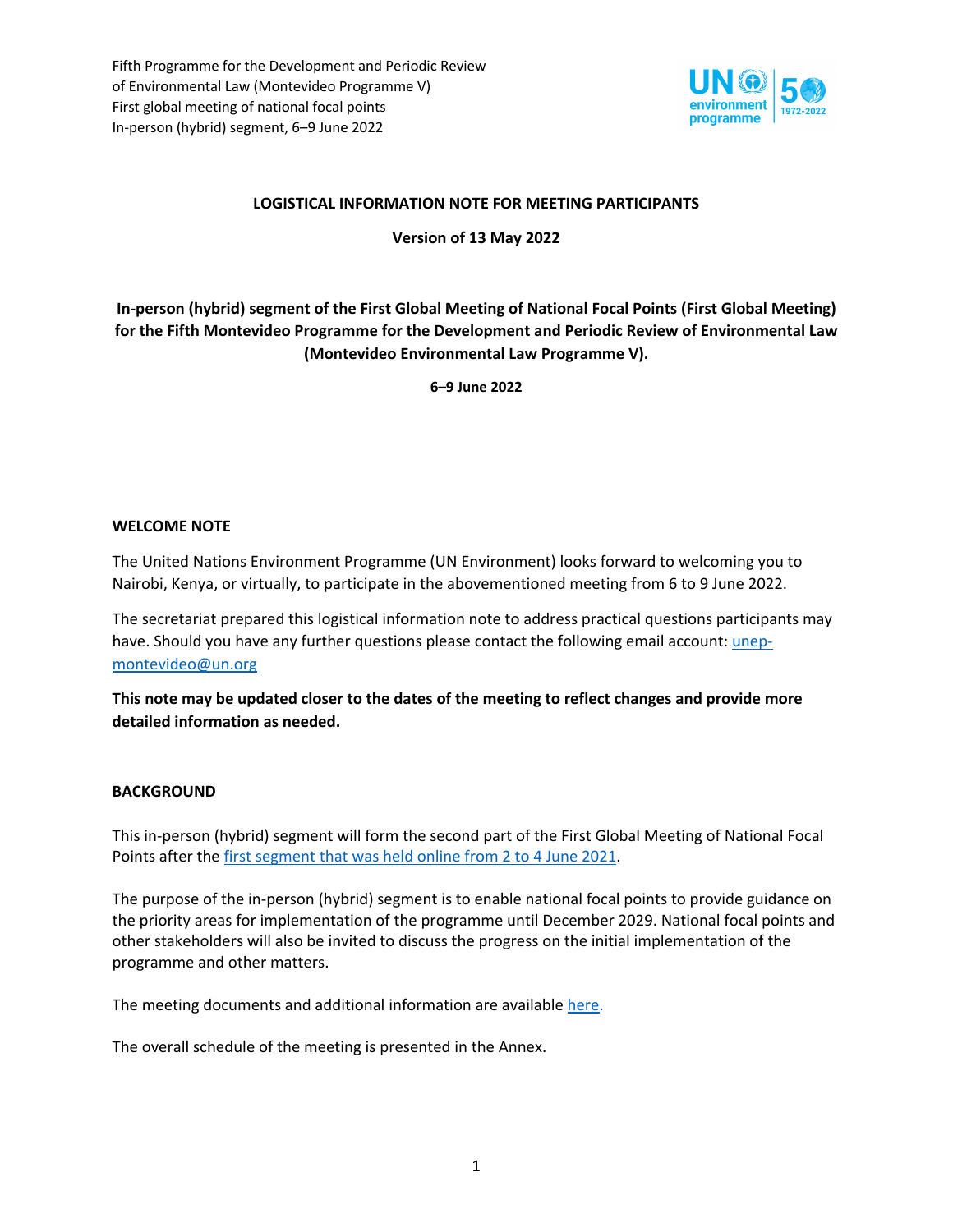

# **VENUE**

The plenary sessions of the meeting will be held in Conference Room 1 on the grounds of the United Nations Office at Nairobi (UNON), where the UN Environment Headquarters is located: United Nations Avenue, Gigiri, Nairobi, Kenya. Remote participation will also be possible.

Side events will be held either fully online or in a hybrid format with in-person participation in Conference Room 9.

Conference rooms will be made available for regional consultations of national focal points (hybrid format).

Please refer to section below on the accreditation process to access the UNON complex and section below on remote participation for online participants.

# **ACCREDITATION PROCESS TO ACCESS THE UNON COMPLEX**

Access to the UNON complex is currently restricted to persons fully vaccinated against COVID-19<sup>1</sup>. Participants are therefore required to submit a proof of full COVID-19 vaccination via email to the secretariat of the Montevideo Programme V (unep-montevideo@un.org) **no later than Tuesday 31 May 2022.** The secretariat will respond with a confirmation email.

Alternatively, Nairobi-based permanent missions can submit the names of diplomats, staff and other associated personnel of permanent missions and visiting delegates and attest to their vaccination status via a *Note Verbale* addressed to Office of the Director-General of UNON (unonofficeofdirectorgeneral@un.org) with a copy to secretariat of the Montevideo Programme V (unepmontevideo@un.org).

Please note that beyond **Tuesday 31 May** the secretariat will not be able to guarantee the issuance of personal badges to access the UNON grounds.

Accredited participants will be requested to present a proof of identification at the UNON visitor access gate (no need to present the proof of vaccination at the gate) and will be provided with their personal badges for the period of the meeting.

<sup>1</sup> Definition of ''Full COVID-19 vaccination'': Completion of 14 days after the last dose of COVID-19 vaccine i.e 14 days after single J&J COVID-19 Vaccine or 14 days after second dose of other COVID-19 vaccines.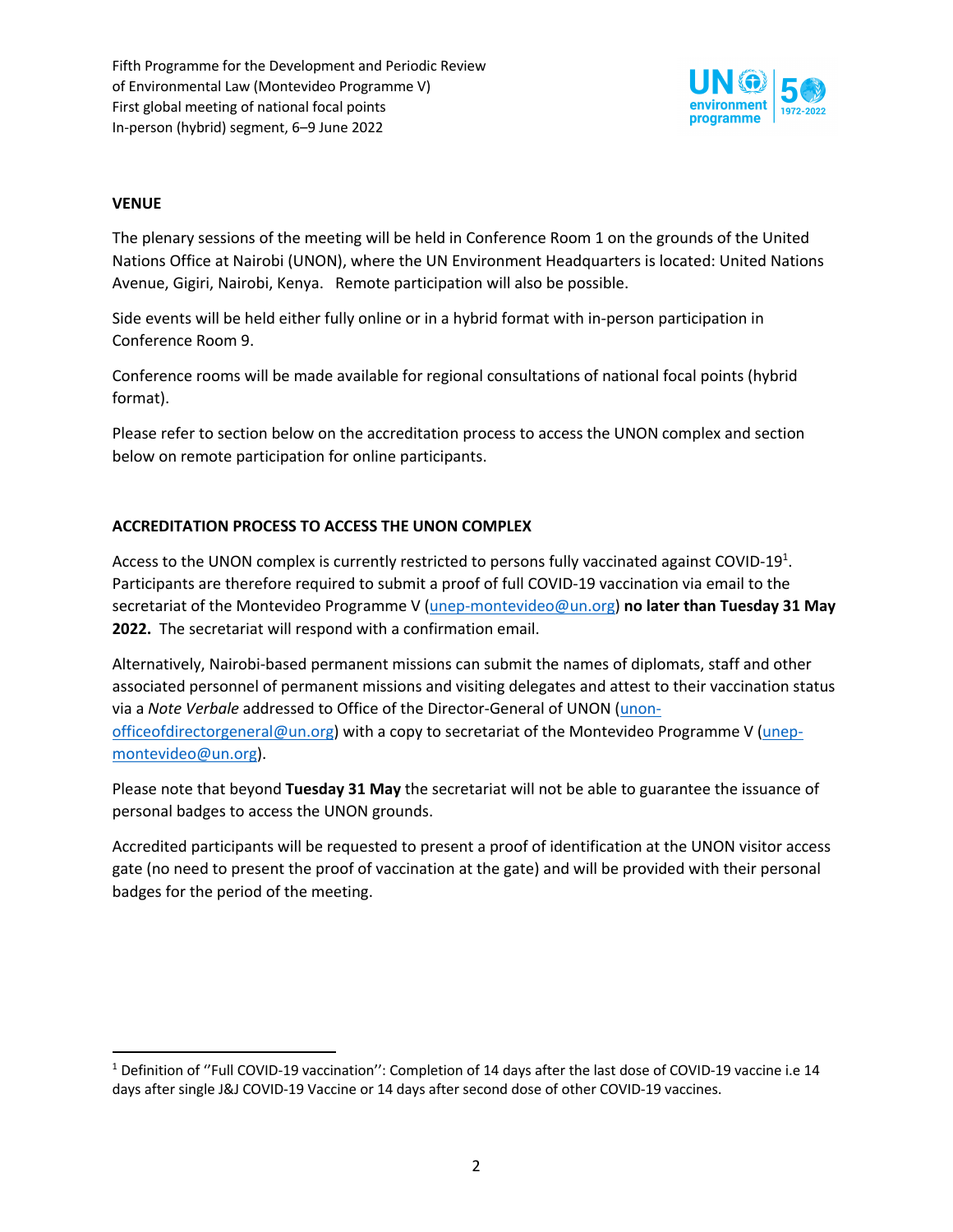

### **REMOTE PARTICIPATION**

Remote participation will be made available via the platform Interactio including access to interpretation in all Official UN languages. Confirmed participants will receive via email the meeting links closer to the date of the meeting.

Online registration and further information on the links for the side events will be shared on the page of the global meeting on UNEP-LEAP.

Links for regional consultations among national focal points will be shared separately.

# **HEALTH REQUIREMENTS AND MEDICAL SERVICES**

In view of the exceptional circumstances associated with the COVID-19 pandemic, the in-person participation to the meeting is subject to general and specific guidance and meeting restrictions, taking into account the COVID-19 restrictions put in place by the host country, Kenya, as well as the guidance developed with the support of the United Nations Office at Nairobi.

These restrictions include proof of full COVID-19 vaccination to access the UNON complex (see section on accreditation).

In addition, please note the following prevention measures that participants should anticipate:

- **Face mask use**: It is crucial that meeting participants wear a well-fitting face mask that fully covers the mouth AND nose when in shared, public spaces and indoor spaces. COVID-19 vaccination does not exclude one from wearing face masks when in situations of COVID-19 risk as described above.
- **Physical distancing** (Minimum 1 Meter separation) as reflected in the seating plans, signage & markings, and during inter-personal interactions. Meeting areas, corridors and similar spaces should be always devoid of crowding.
- **Adequate hand hygiene**: hand washing points with soap and running water and alcohol-based hand sanitizers will be largely available at the meeting venue.
- **COVID-19 Symptoms**: individuals who are unwell with COVID-19 symptoms or who may have been in contact with persons confirmed to have COVID-19 should inform the secretariat and refrain from attending the meeting in person.

This note might be updated with further information on COVID-19 preparedness as necessary.

### **Other health concerns:**

A yellow fever vaccination certificate is required if you are arriving in Kenya from a country with risk of yellow fever transmission. Please seek further advice from your travel agent or doctor in your home country, who should have information on vaccination requirements for visitors into Kenya. For further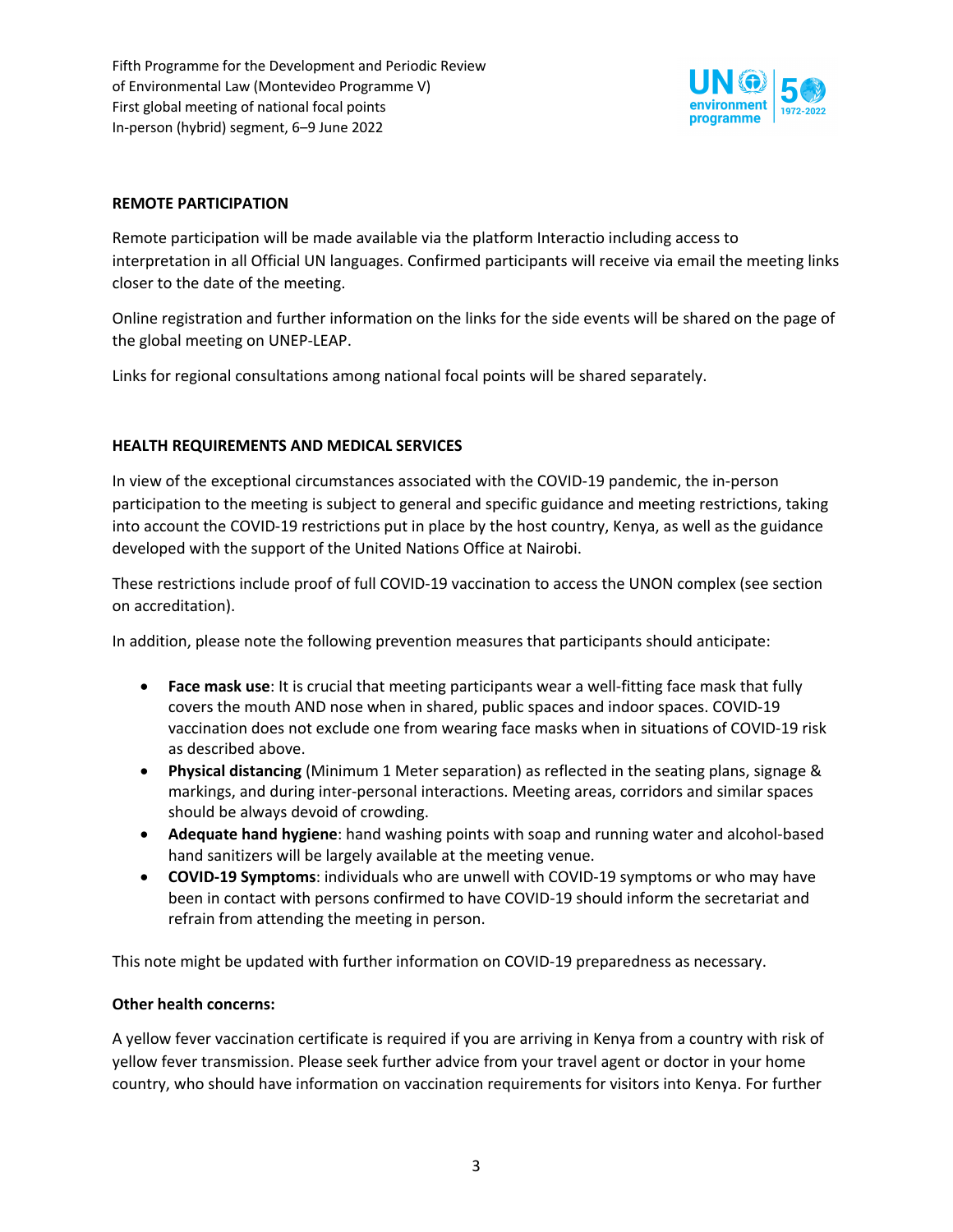

health questions, please contact UNON Joint Medical Service http://medical.unon.org/ Useful information can also be obtained from the WHO website http://www.who.int/ith/en/

Malaria is common throughout the year in many parts of Kenya. Nairobi, the capital city, is generally malaria free but this does not exclude the need to stay safe from infection by mosquitoes. It is recommended to consult your doctor about malaria prophylaxis if travelling into Kenya and beyond Nairobi. Adequate safeguards against mosquito bites are advised (insect repellent, bed nets, clothing with long trousers and covering the arms).

Food and waterborne diseases including diarrhea are common – depending on the hygiene standards of the places you visit. Drinking water directly from the taps is not advisable. Drink only bottled water with unbroken seals. Avoid uncooked foods other than fruits and vegetables that you have peeled off yourself. Wash hands frequently with soap and water or sanitizers at designated spots in eateries and restaurants.

Medical costs incurred in Kenya will be directly borne by the participant. It is therefore strongly recommended that you arrange for your own travel health insurance prior to departure from your country and arrival in Kenya.

The UNON Medical Clinic emergency and first aid assistance, including on-call (24-hour) ambulance services are available. On-site medical assistance is available during all meetings, conferences and events. The UNON clinic also offers general medical assistance.

- Location: Block F, Room 117
- Contacts Reception lines: +254 (0)20 762 2267, +254 (0)20 762 2268, +254 (0)20 762 1267
- Emergency lines: +254 (0)207 625 999, +254 (0)724 255 378
- Email: unon-jms-medical@un.org, unon-jms-medicalevacuation@un.org
- Opening hours: Monday: 10:00-16:00; Tuesday: 08:00-16:00; Wednesday: 08:00-16:00; Thursday: 08:00-16:00; Friday: 08:00-13:30
- No service is available on weekends. For assistance over the weekends please dial the 24-hour UNON control room: +254 (0)20 762 6666; +254 (0)72 062 9999; +254 (0)73 362 9999

# **EMERGENCY NUMBERS**

- UNON Security +254 (0)20 762 6666; +254 (0)72 062 9999; +254 (0)73 362 9999
- Kenyan Police +254 999 or +254 (0)20 3341411
- Diplomatic Police +254 (0)708 589 522 or +254 (0)731 170 666
- Nairobi Hospital +254 (0)703 082 000 or +254 (0)730 666 000
- Aga Khan Hospital +254 (0) 366 2020 / 22
- St. John Ambulance Service +254 (0) 20 221 0000/224 1000; +254 (0)72 1225 285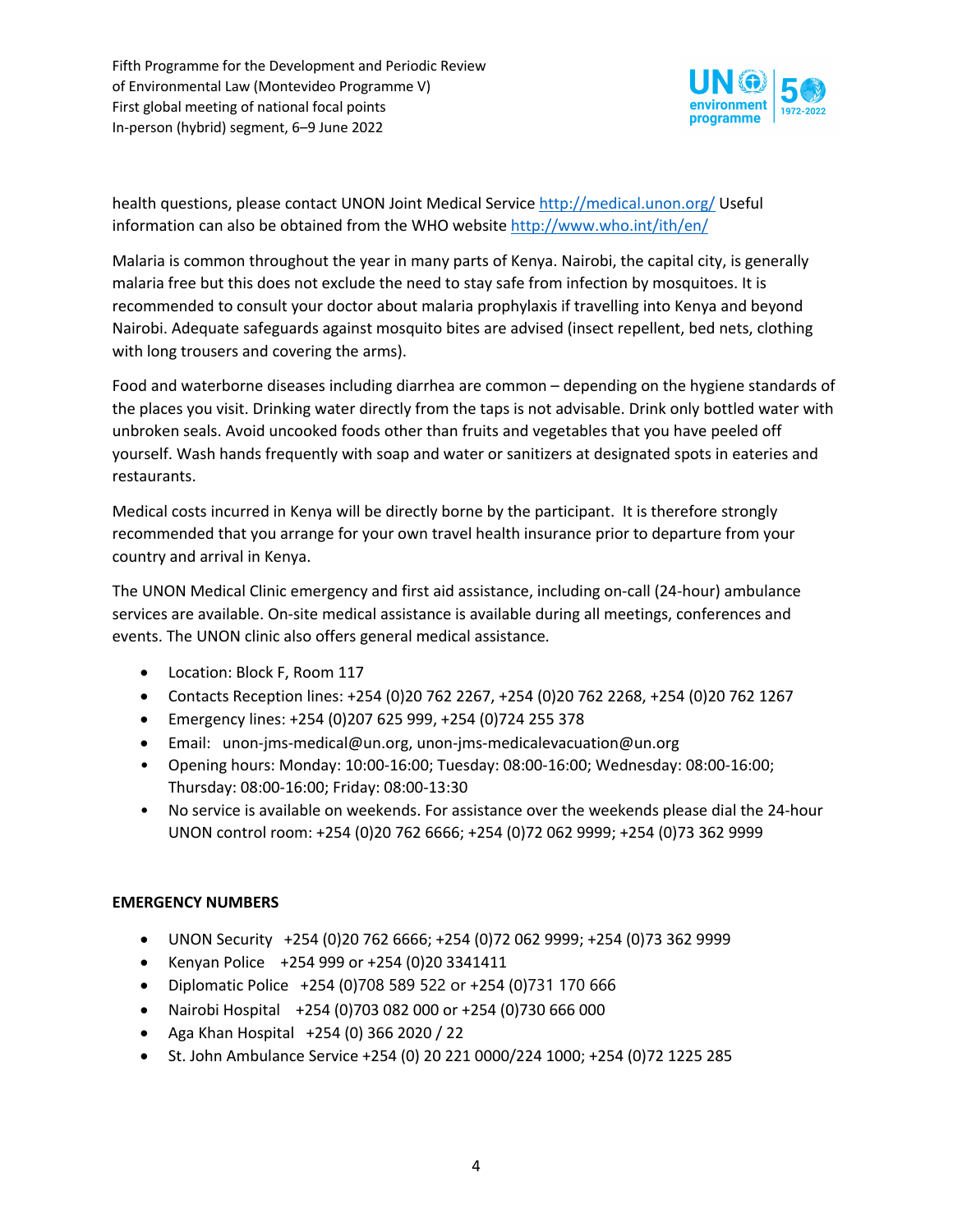

# **VISA ARRANGEMENTS**

It is the participant's own responsibility to obtain a visa for Kenya. The information provided herein acts only as guidance. A valid passport, not expiring for at least six months from date of arrival is required for entry into Kenya.

A valid entry visa is also required for most countries and may be obtained in advance from the Kenyan Embassy/High Commission/Consulate in your country of residence. In the absence of either, the British Embassy will generally represent Kenya in the issuance of visas. Please visit: http://immigration.go.ke/visa-section/ for more information on the immigration, including the different categories of visas/types and fees thereof.

Please note that issuance of visas on arrival depends on the classification of your country of origin and the nationality of the passport you are holding. Participants who require visas are encouraged to apply online on this link: http://evisa.go.ke

A list of countries that are exempted from visas can be found at http://www.immigration.go.ke/

COVID-19 vaccinated passengers are currently not required to take a PCR test before travelling to Kenya. Please note that it is the participant's own responsibility to check for any change in the COVID-19 requirements to enter Kenya.

### **LANGUAGES**

Official languages in Kenya are English and Swahili.

The in-person (hybrid) segment of the global meeting of national focal points will be conducted in all official languages of the United Nations: Arabic, Chinese, English, French, Russian and Spanish. Interpretation will be equally available to in-person and remote participants.

Side events will be conducted in English only.

#### **MEETING DOCUMENTS**

Please note that the global meeting is a paperless meeting and printed copies of meeting documents will not be provided. Participants are invited to make their own arrangements. Please consult the page of the in-person segment of the global meeting on UNEP-LEAP (see section below) for the meeting documents and additional information.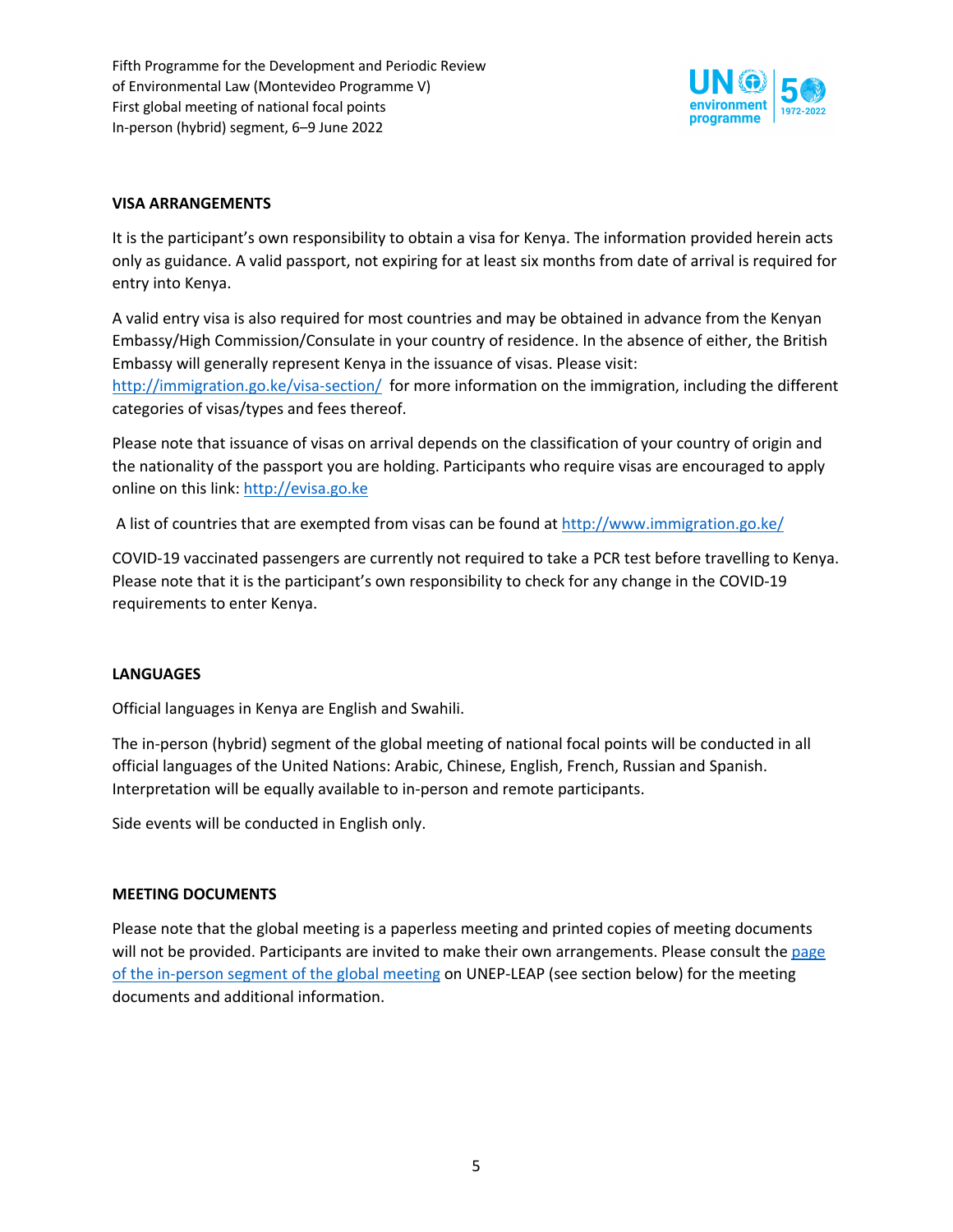

# **UNEP'S LAW AND ENVIRONMENT ASSISTANCE PLATFORM (UNEP-LEAP)**

UNEP's Law and Environment Assistance Platform (UNEP-LEAP) is the digital backbone of the Fifth Montevideo Programme for the Development and Periodic Review of Environmental Law (Montevideo Programme V or Programme). Read more about the Programme here.

UNEP-LEAP was officially launched in June 2021 during the online segment of the First Global Meeting of National Focal Points. It supports the delivery of the Programme's objectives and strategic activities by providing a platform to exchange information and knowledge on environmental rule of law.

This coordination and delivery platform allows countries to directly request support from UNEP and partners. Moreover, it provides a comprehensive and searchable knowledge base of relevant environmental legislation and other guidance products.

UNEP-LEAP also provides supporting information on the Montevideo Programme V, including meeting documents and contact details for all National Focal Points and information on the Steering Committee for Implementation of the Programme.

### **COCKTAIL RECEPTION**

A cocktail reception organized by UNEP will be held on Monday 6 June from 6 p.m. to 8 p.m. outside the delegates restaurant. All participants attending the meeting in-person are invited to the cocktail reception.

### **LUNCH OPTIONS**

Please note that lunches are not organized by the secretariat. Participants are invited to make their own arrangements and choose between the various options available in the UNON complex (main cafeteria, delegates restaurant, etc) or around the UNON complex (various restaurants on UN avenue).

#### **LOCAL TRANSPORT AND SAFETY**

Participants are expected to make their own travel arrangements to and from the airport.

Most international visitors will arrive through Jomo Kenyatta International Airport (JKIA) in Nairobi. Kindly note the unpredictability of the traffic. While it is about 28 km from the airport to the UN compound, the trip can take between 45 and 120 minutes, depending on the time and day.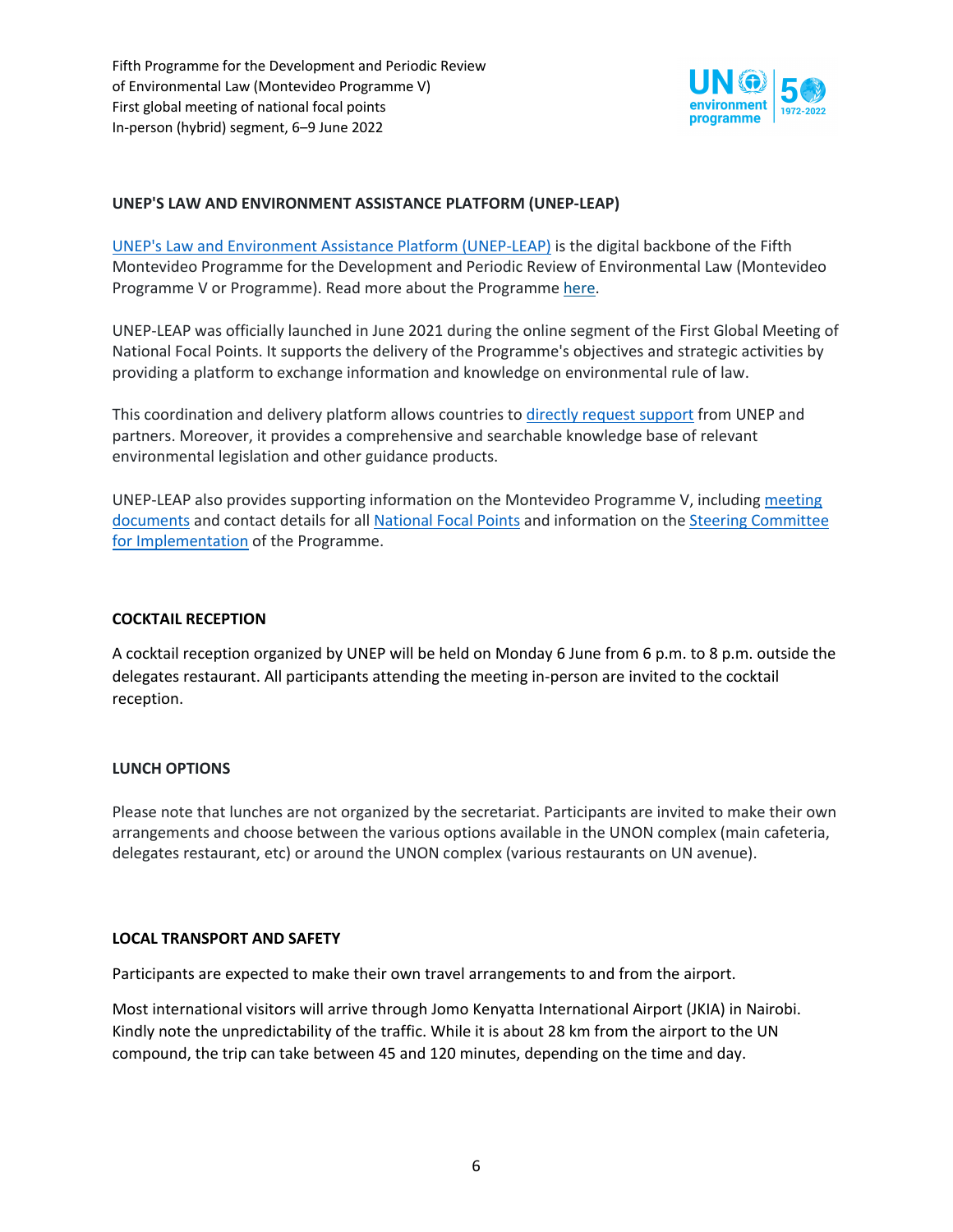

Reliable taxis are readily available within the city, including taxi hailing Apps such as Uber, Bolt or Little Cab at https://www.uber.com/global/en/cities/nairobi/ , https://bolt.eu/#ride and https://little.bz respectively. Other recommended taxi companies are: (i) Jimcab: +254 (0)714333777 or +254 (0)737333222 (https://www.jimcab.co.ke) and (ii) Kenatco: +254 (0)709 642000 (https://www.kenatco.co.ke)

Participants are personally responsible for their movements outside the UNON grounds. For your own safety while outside the UNON grounds, take note of the tips bellow:

- Avoid crowded areas such as malls
- Expect to be frisked at every building; security checks are very important in Nairobi
- Avoid shortcuts in back alleys, keep to the main roads
- Always carry some form of identification and the address and phone number of your hotel
- Avoid wearing expensive jewelry and watches
- Do not carry large sums of money. Avoid carrying credit cards
- While travelling in a taxi keep your windows rolled up
- Ignore street children and people coming up to you in the streets with hard-luck tales. They may be pickpockets or part of an elaborate scam.

### **ACCOMMODATION**

Please note that participants are expected to make their own hotel reservations and are advised to do so as early as possible. For your own safety, please choose a hotel/guest house from the list recommended by UNON. A list of recommended hotels and guest houses in Nairobi, indicative rates and information on some complementary services (including transfers from the airport to the hotels) is available on the UNON website: https://dcs.unon.org/hotels-guesthouses-1 (please note that this list dates from 2020 and rates might have change).

#### **DAILY SUBSISTENCE ALLOWANCE (DSA)**

The United Nations Environment Programme has made financial support available to national focal points from developing countries and countries with economies in transition in accordance with applicable UN rules and regulations.

Funded participants are invited to collect their DSA Prepaid Debit Card at the secretariat information desk that will be located in Conference Room 1 and open from 10 a.m. to 6 p.m. during the days of the meeting. Please note that the cards may take up to 2h to be activated after signature by the recipients. ATM facilities are available across the UNON complex to withdraw the DSA in US dollars (see below section ATMs). To exchange US dollars into Kenyan shillings please note that two banks are located in the UN complex (see below section money and banking).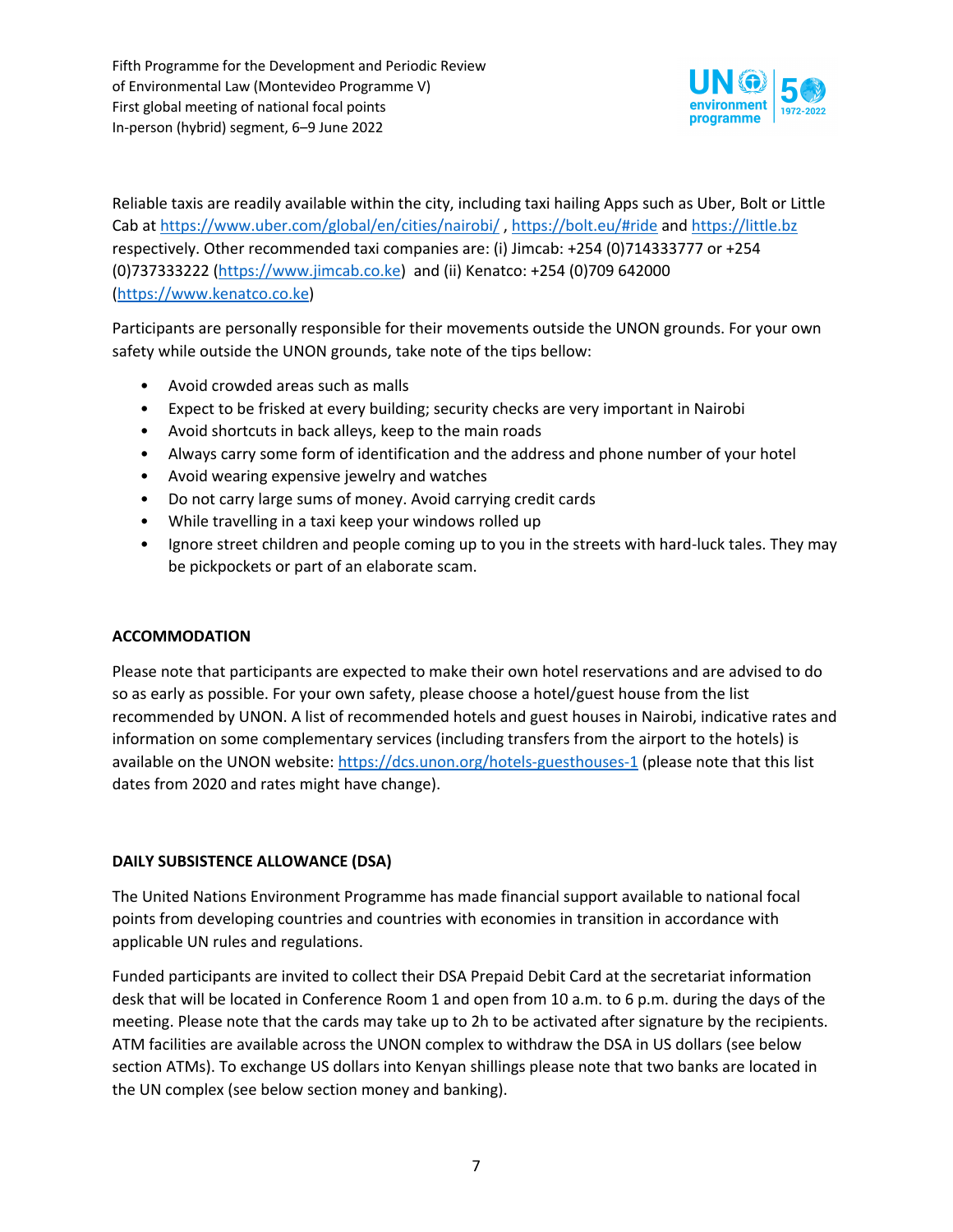

#### **MONEY AND BANKING**

Currency and exchange rates

The official currency of the Republic of Kenya is the Kenya Shilling (KES). The current exchange rates are approximately:

1 US Dollar = KES 116 1 EUR = KES 122

Foreign currency can be changed at JKIA, which has 24-hr service, banks and foreign currency exchange bureaus. Banks with ATM services in major centers across the city are open from 09:00 to 16:00 Monday to Friday and from 09:00 to 12:00 on Saturdays. Some ATMs can dispense foreign currency in US Dollars.

The following places are available near the UNON compound in Nairobi for currency exchange. Most ATMs take different debit and credit cards – Mastercard, Visa etc.:

 $\triangleright$  Kenya Commercial Bank (KCB) is located on the ground floor in the UNON complex, next to the Delegates Lounge. Another KCB ATM is located at the Gigiri Square.

 $\triangleright$  Standard Chartered Bank is also available in the complex, located opposite KCB Bank.

 $\triangleright$  Emerald Gardens' Bureau de Change: walk from the main gate of the United Nations, cross the road, turn right and walk about 200m. You will find a Chinese Pagoda building to your left, where the Forex Bureau de Change is located on the first-floor houses and other banking facilities. There is also National Bank of Kenya in this complex.

 $\triangleright$  Warwick Center from the main gate of the United Nations, cross the road, turn left and walk about 100 m. The building will be to your right, in a complex of shops, banks, restaurants and offices. There are two ATMs and a Stanbic Bank located here.

 $\geq$  Gigiri Square is next to Warwick Center, but before the Mediterraneo Restaurant, on the same side of the road, housing Kenya Commercial Bank, Equity Bank, and I&M Bank.

 $\triangleright$  Village Market is a shopping complex and a 3-minute taxi drive from the main gate of the United Nations. There are several banks and forex bureaux at Village Market. It is also a popular eatery with an assemblage of food outlets in two popular food courts. Recently, an extension of the complex has incorporated new shops, hotel accommodation, pool games and bowling.

### **ATMs**

ATMs are available country-wide with 24-hour access. Within the UNON complex there are four ATMs on the lower concourse; two next to the Kenya Commercial Bank, one is near the UNFCU (United Nations Federal Credit Union) and the last one is next to Standard Chartered Bank. There are also two ATMs (KCB and UNFCU) at the UN Commissary on the northern end of the UNON Complex.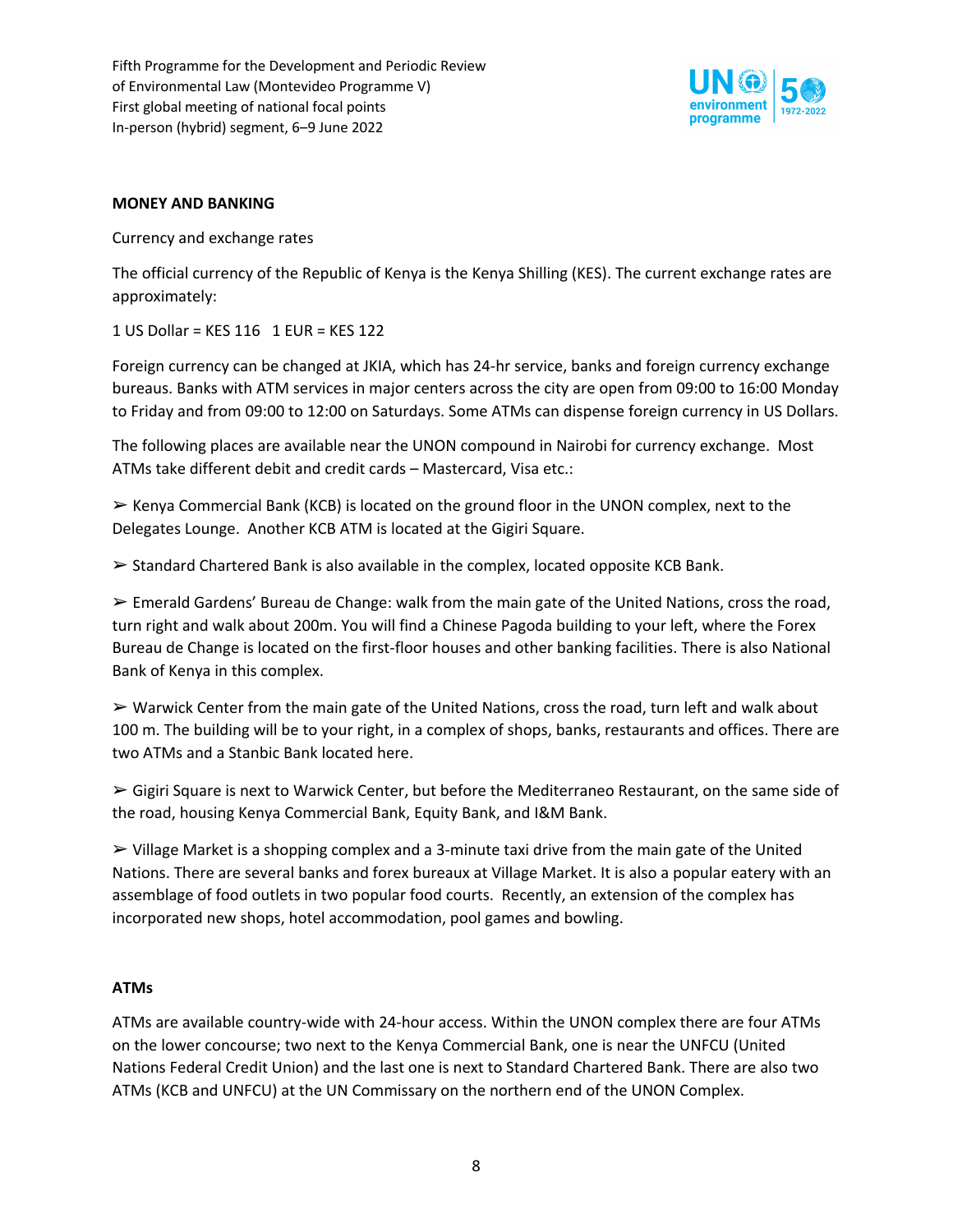

Major international cards are accepted. Credit card fraud occurs in Kenya, as in most other parts of the world, therefore the usual standard precautions should be taken.

#### **WEATHER AND TIME ZONE**

Kenya enjoys a pleasant tropical climate. However, June is normally a rainy and cooler month. Please note that accessing the UN conference rooms requires walking across the UNON grounds and the participants are advised to bring adequate shoes and rain protection in case of heavy rain.

Nairobi's time zone is GMT +3 hours.

#### **ELECTRICITY SUPPLY**

Participants are advised to bring their own universal power adaptors. The voltage is 220 – 240 voltage.

#### **WIFI**

Free Wi-Fi facility will be available in the UNON complex and all meeting rooms. Select the wireless network connection named 'VISITORS' or 'DELEGATES' to enjoy internet access for information and documentation prepared for the meeting. However, you are requested to limit the number of personal gadgets you connect to the internet all at the same time. If every participant limits the number of gadgets connected, the internet will be very efficient and enjoyed by all.

### **POSTAL/COURIER SERVICES**

The Post Office is available in the UNON complex, located at the lower concourse next to KCB Bank. Open Monday to Friday, 09:00-17:00 Tel: +254 (0)20 7622453

DHL courier mail service, Village Market Complex, near Tribe Hotel

- Open Monday to Friday, 08:00-17:00; Saturday: 08:00-13:00.
- Tel: +254 (0)711 017 133